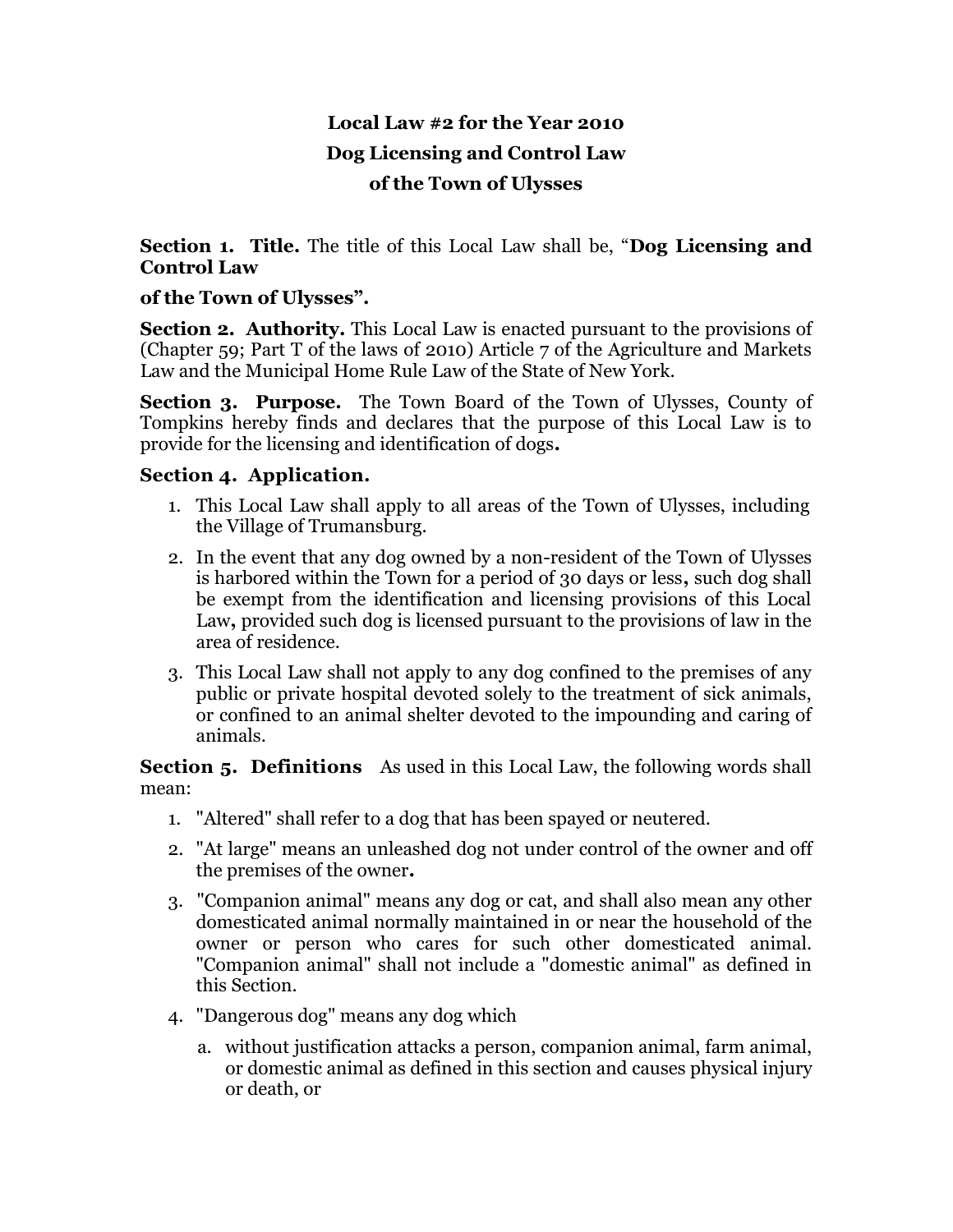- b. behaves in a manner which a reasonable person would believe poses a serious and unjustified imminent threat of serious physical injury or death to one or more persons, companion animals, farm animals or domestic animals or
- c. without justification attacks a "Guide Dog", "Hearing Dog", "Service Dog", "Working Search Dog", "War Dog", "Detection Dog", "Police Work Dog", or "Therapy Dog**"** and causes physical injury or death.
- d. "Dangerous dog" does not include a "Police Work Dog", while being used to assist one or more law enforcement officers in the performance of their official duties.

5. "Detection dog" means any dog that is trained and is actually used for such purposes or is undergoing training to be used for the purpose of detecting controlled substances, explosives, ignitable liquids, firearms, cadavers, or school or correctional facility contraband.

6. "Dog" means any member of the species canis **familiaris**.

7. "Dog Control Officer" means any individual appointed by the Town to assist in the enforcement of this Local Law or any authorized officer, agent or employee of an incorporated humane society or similar incorporated dog protective association under contract with the Town to assist in the enforcement of this Local Law.

8. "Domestic animal" means any domesticated sheep, horse, cattle, fallow deer, red deer, sika deer, whitetail deer which is raised under license from the New York State Department of Environmental Conservation, llama, goat, swine, fowl, duck, goose, swan, turkey, confined domestic hare or rabbit, pheasant or other bird which is raised in confinement under license from the New York State Department of Environmental Conservation before release from captivity, except that the varieties of fowl commonly used for cock fights shall not be considered domestic animals for the purposes of this Local law.

9. "Farm animal**"**, as used in this Local Law, means any ungulate, poultry, species of cattle, sheep, swine, goats, llamas, horses or fur-bearing animals, as defined in New York State Environmental Conservation Law, which are raised for commercial or subsistence purposes. Fur-bearing animal shall not include dogs or cats.

10. "Guide dog" means any dog that is trained to aid a person who is blind and is actually used for such purpose, or any dog owned by a recognized guide dog training center located within the State of New York during the period such dog is being trained or bred for such purpose.

11. "Harbor" means to provide food or shelter to any dog.

12. "Hearing dog" means any dog that is trained to aid a person with a hearing impairment and is actually used for such purpose, or any dog owned by a recognized training center located within the State of New York during the period such dog is being trained or bred for such purpose.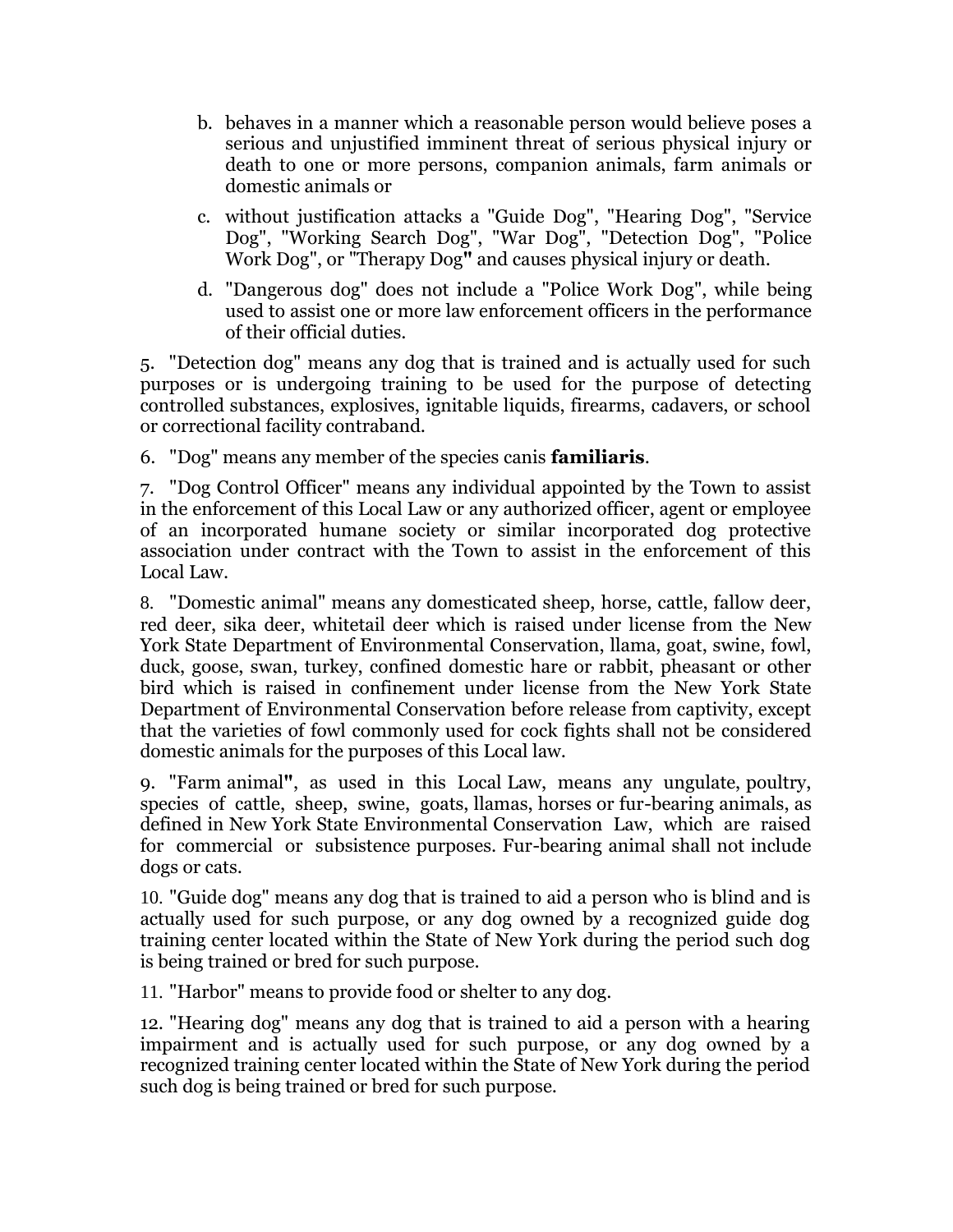13. "Identification tag" means a tag issued by the Town of Ulysses or other licensing municipality which sets forth an identification number, together with the name of the municipality, the State of New York, contact information, including telephone number for the municipality, and such other information as the licensing municipality deems appropriate**.**

14. "Identified dog" means any dog carrying an identification tag.

15. "Municipality" means any county, town, city or village.

16. "New York State Agriculture and Markets Law" means the Agriculture and Markets Law of the State of New York in effect as of the effective date of January 1, 2011 and as amended thereafter.

17. "Owner" means any person who harbors or keeps any dog. If a dog is not licensed, the term of "owner" shall designate and cover any person or persons, firm, association or corporation who or which at any time owns or has custody or control of, harbors, or is otherwise responsible for any animal which is kept, brought or comes within the Town. Any person owning or harboring a dog for a period of one week prior to the filing of any complaint charging a violation of this Local Law shall be held and deemed to be the owner of such dog for the purpose of this Local Law. In the event any dog found to be in violation of this Local Law shall be owned by a minor (under 18 years of age), the head of the household in which said minor resides shall be deemed to have custody and control of said dog and shall be responsible for any acts of said dog and violation of this Local Law.

18. "Owner of record" means the person purchasing the license or in whose name any dog was last licensed. An owner of record shall be 18 years of age or older.

19. "Person" means any individual, corporation, partnership, association or other organized group of persons, municipality, or other legal entity.

20. "Police work dog" means any dog owned or harbored by any state or municipal police department or any state or federal law enforcement agency, which has been trained to aid law enforcement officers and is actually being used for police work purposes.

21. **"**Purebred Dog**"** means a dog registered by a nationally recognized registry association.

22. "Recognized registry association" means any registry association that operates on a nationwide basis, issues numbered registration certificates and keeps such records as may be required by the Commissioner of Agriculture.

23. "Service dog" means any dog that has been or is being individually trained to do work or perform tasks for the benefit of a person with a disability, provided that the dog is or will be owned by such person or that person's parent, guardian or other legal representative.

24. "Therapy dog" means any dog that is trained to aid the emotional and physical health of patients in hospitals, nursing homes, retirement homes and other settings and is actually used for such purpose, or any dog owned by a recognized training center located within the state during the period such dog is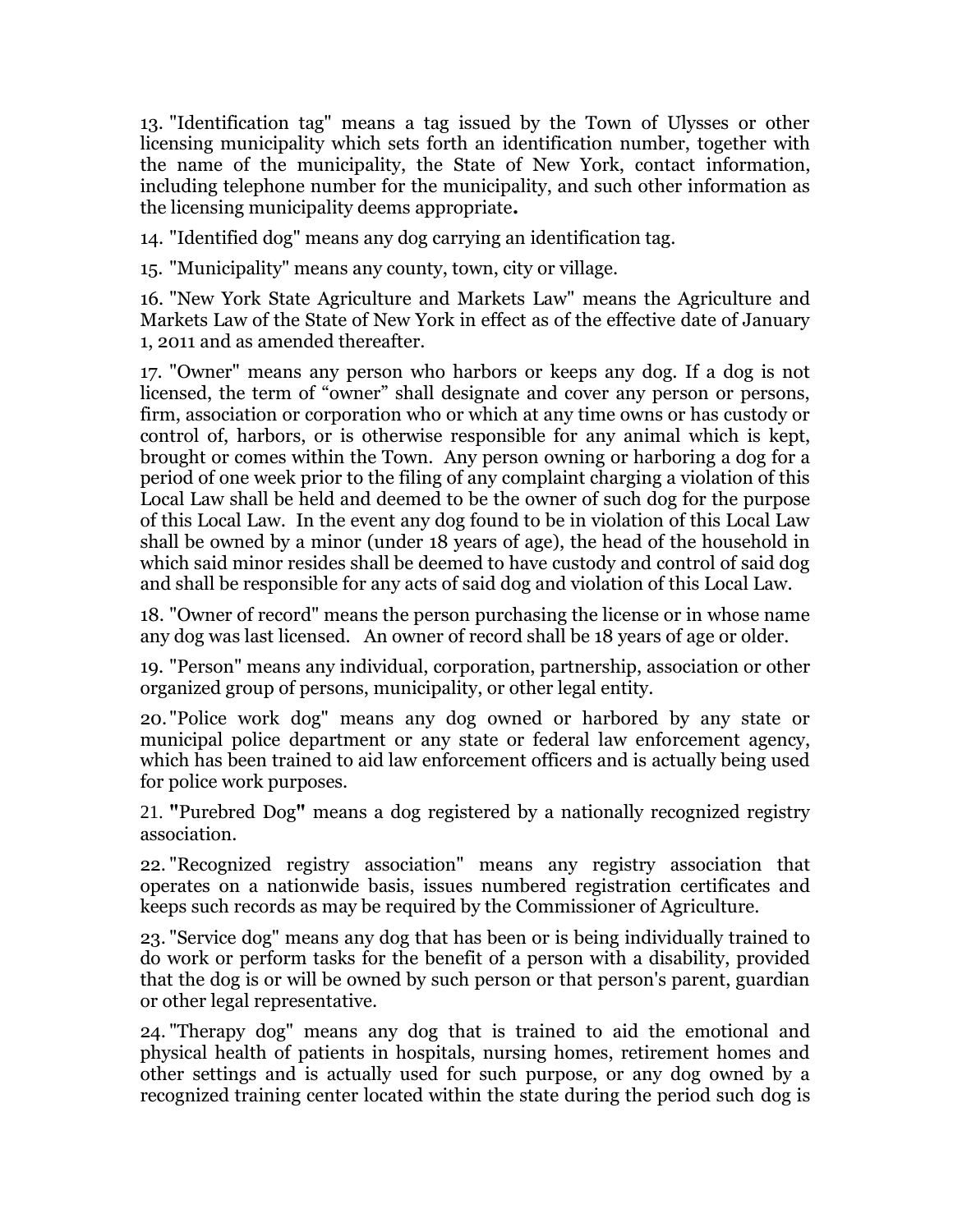being trained or bred for such purpose.

25. "Tompkins County Working dog" shall refer to any **"**Guide Dog", "Hearing Dog", "Service Dog", "Working Search Dog", "War Dog", "Detection Dog", "Police Work Dog", or "Therapy Dog" as defined by this Local Law and Article 7 of New York State Agriculture & Markets Law, and is duly licensed by any licensing municipality within Tompkins County, New York and wearing a Tompkins County Working Dog tag.

26."Town" means the area within the corporate limits of the Town of Ulysses, including the Village of Trumansburg.

27. "Town Board" means the Town of Ulysses Board.

28. "Town Clerk" means the Ulysses Town Clerk.

29. "Unaltered" shall refer to any dog that is not spayed or neutered.

30. "Village" means the area within the corporate limit of the Village of Trumansburg.

31. "War dog" means any dog which has been honorably discharged from the United States armed services.

32. "Working search dog" means any dog that is trained to aid in the search for missing persons and is actually used for such purpose.

#### **Section 6. Licensing.**

#### **1. Application for Original License.**

- a. The owner of any dog reaching the age of four months shall immediately make application to the Town Clerk for a dog license on a form provided by the Town Clerk's Office. No license shall be required for any dog which is under the age of four months and which is not at large, or any dog that is residing in a pound or shelter maintained by or under contract or agreement with the State of New York or any county, city, town or village, duly incorporated society for the prevention of cruelty to animals, duly incorporated humane society or duly incorporated dog protective association.
- b. In the case of an unlicensed dog being redeemed by the owner or a dog being adopted from a shelter or pound, the Town Clerk and the manager of the facility shall establish a licensing procedure that is agreeable and beneficial to both the Town of Ulysses and the shelter or pound.
- **2. Rabies Vaccination Required.** All applications for a dog license shall be accompanied by a valid rabies certificate signed by a licensed veterinarian or, in lieu thereof, a statement certified by a licensed veterinarian stating that the dog is too young to be vaccinated or because of old age or another reason, the life of the dog would be endangered by the administration of vaccine. A copy of the rabies certificate or certified statement shall be attached to the Clerk's copy of the application. In the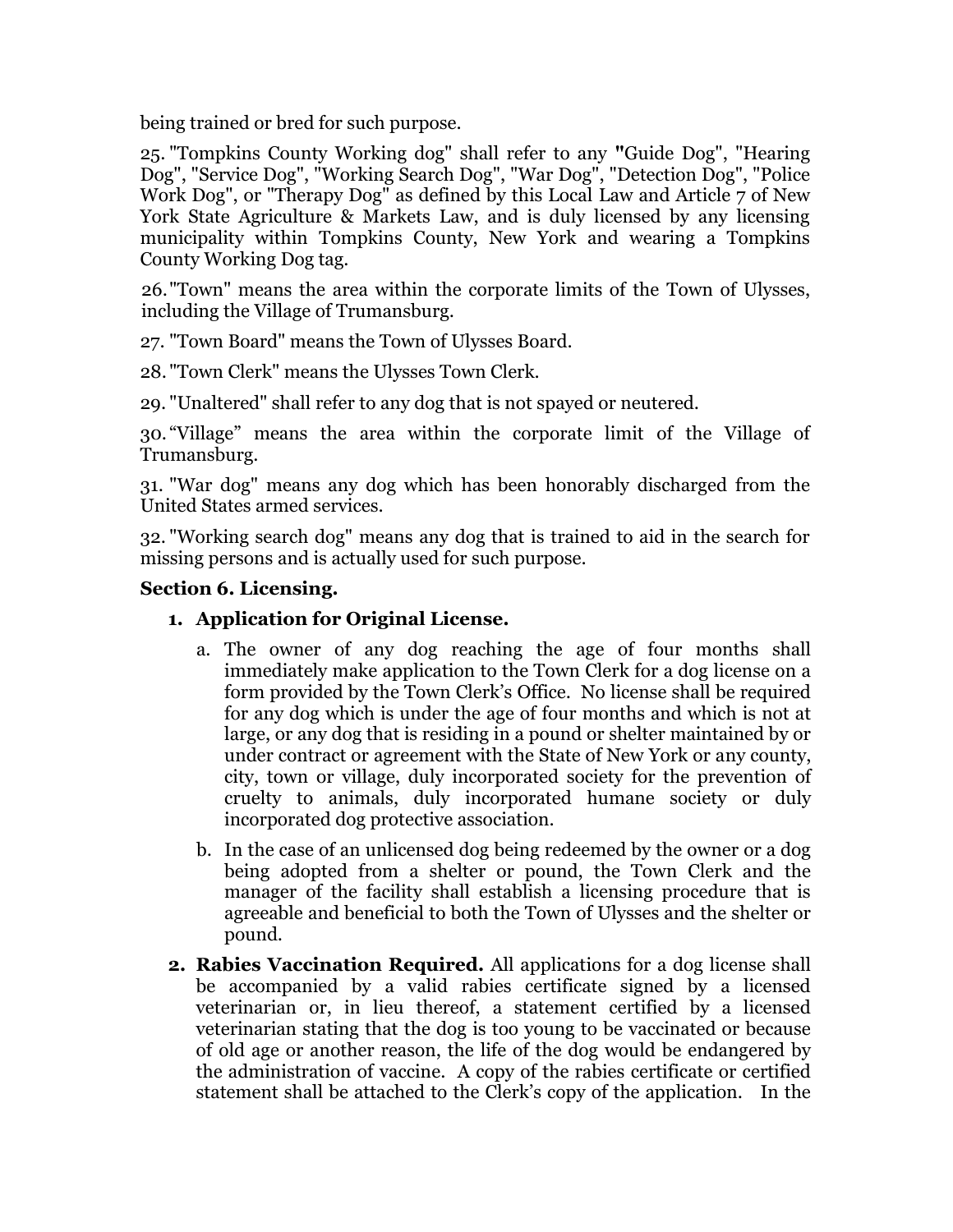case of an unlicensed dog being redeemed by the owner or a dog being adopted from a shelter, copies of the rabies certificate shall be forwarded to the Town Clerk. Such records shall be kept on file by the Town Clerk and be made available upon request for rabies and other animal disease control efforts.

- **3. Spay/Neuter Certificates.** In the case of a spayed or neutered dog, every application shall be accompanied by a certificate signed by a licensed veterinarian, showing that the dog has been spayed or neutered. In lieu of the spay or neuter certificate an owner shall present a statement certified by a licensed veterinarian stating that he has examined the dog and found that because of old age or other reason, the life of the dog would be endangered by spaying or neutering. In such case, the license fee for the dog shall be the same as for a spayed or neutered dog as set forth in Part 7 of this Section.
- **4. License.** Upon receiving a complete application, the required documents and the fee, the Town Clerk shall issue a license and tag. The Town Clerk's copy shall be kept on file in accordance with the Records Retention and Disposition Schedule MU-1 issued by the New York State Archives and Records Administration.
- **5. Expiration of License.** An original license shall be issued for a period of one year, and shall expire on the last day of the month one year from the date of issue.

### **6. License Renewal.**

- a. License renewal forms shall be mailed by the Town Clerk.
- b. A new rabies certificate shall be required if the one on record has expired or expires within 30 days of the date of renewal. An in-lieu-of statement as described in Part 2 of this Section may be substituted for a rabies certificate. New rabies certificates and statements shall be copied and attached to the Town Clerk's copy of the renewal.
- c. A spay/neuter certificate shall not be required if one is already on file with the Town Clerk. In a case where the dog has been altered during the preceding year, the certificate shall be presented to the Town Clerk in order to receive the reduced fee for an altered dog. The Town Clerk shall make a copy of the certificate and attach it to the original license on file.
- d. The renewal shall expire on the last day of the month in the same month that it was originally issued. (i.e., a license originally issued in January will always expire in January.)
- e. Renewing early or late, does not change the renewal month. However, owners having more than one dog may request common renewal dates for their licenses, which may be granted at the discretion of the Town Clerk, provided that all other licensing and renewal requirements are met. No licensing fees will be prorated, refunded, or waived when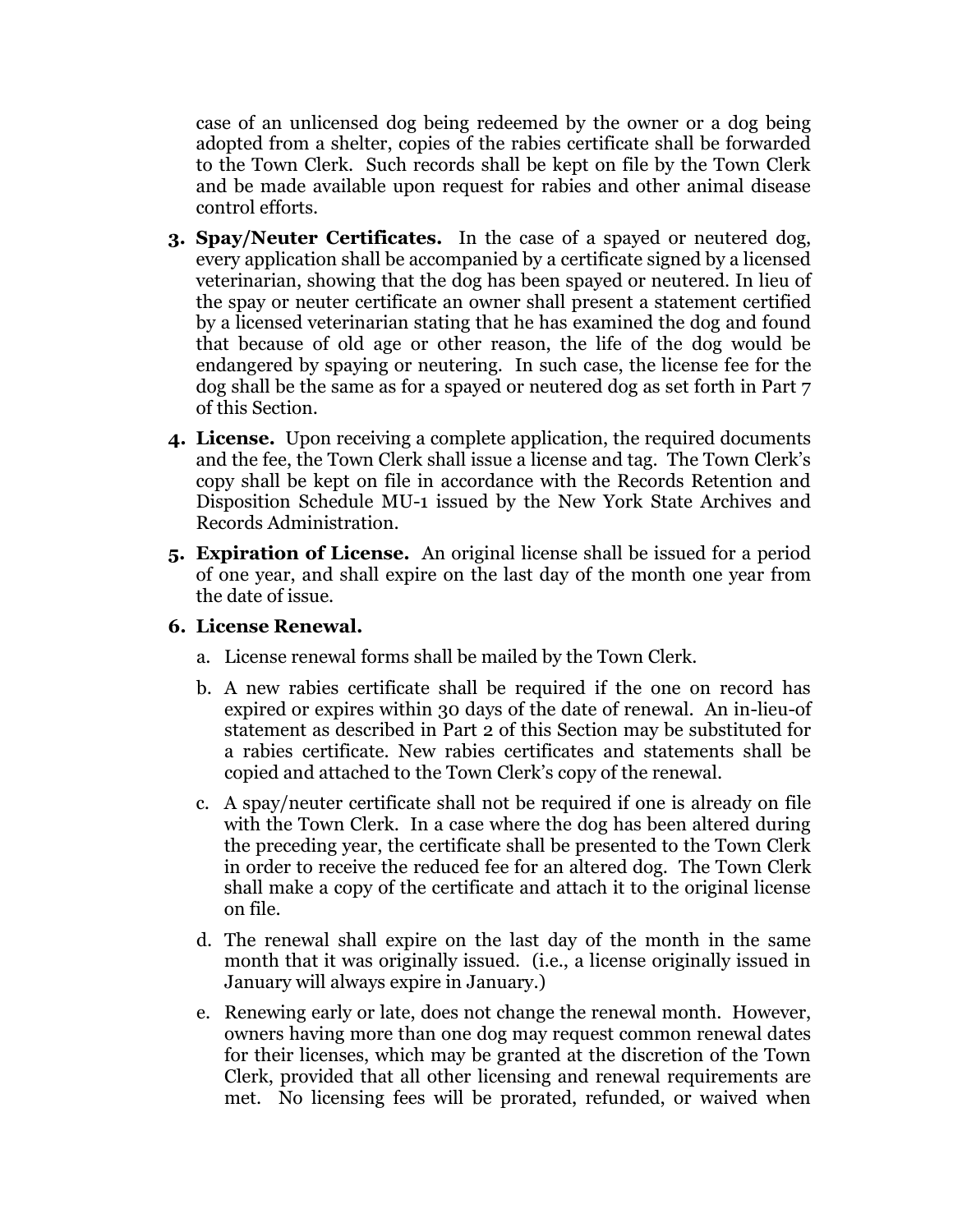accommodating such a request.

f. Upon renewal the Town Clerk shall provide a validated license to the owner. The Clerk's copy shall be kept on file in accordance with the Records Retention and Disposition Schedule MU-1 issued by the New York State Archives and Records Administration.

#### **7. License Fees.**

- a. Pursuant to this Local Law, the Town Board of the Town of Ulysses is authorized to establish by resolution, a schedule of fees pertaining to the licensing, identification and enumeration of dogs. The Town Board may amend the fee schedule by resolution from time to time as it deems appropriate. The most current fee schedule will be kept on file in the office of the Ulysses Town Clerk for public inspection.
- b. All applications for original licenses or renewals shall be accompanied by a fee established by resolution of the Ulysses Town Board.
- c. All revenue derived from such fees shall be the sole property of the Town of Ulysses and shall be used only for controlling dogs and enforcing this Local Law and Article 7 of New York State Agriculture and Markets Law. Said revenue may also be used to subsidize the spaying or neutering of dogs, to subsidize any facility as authorized under Article 7 of New York State Agriculture and Markets Law, and to subsidize public humane education programs related to responsible dog ownership.
- d. In no event shall any money derived from license fees be used to subsidize the spaying or neutering of cats or animals other than dogs.
- e. No license fees are refundable or partially refundable in the event that a dog is lost, stolen, sold, given away, surrendered or deceased before the expiration of the license.
- f. An additional fee may be established by resolution of the Ulysses Town Board should a dog be identified as unlicensed during an enumeration. Such additional fee shall be the property of the Town of Ulysses and shall be used to pay the expenses incurred while conducting the enumeration. In the event the additional fees collected exceed the expenses incurred, such excess fees may be used for enforcing this Local Law and for spaying or neutering dogs and cats.
- g. In addition to the fees set by the Town Board, an additional New York State Spay/Neuter Surcharge shall be assessed for the purpose of carrying out population control efforts as mandated by Article 7 of New York State Agriculture and Markets Law. Money derived from such additional assessment may be used to subsidize the spaying and neutering of cats as well as dogs pursuant to Article 7 of New York State Agriculture and Markets Law.
- **8. Exemptions to License Fees.** Licenses for any guide dog, hearing dog, service dog, war dog, working search dog, detection dog, police work dog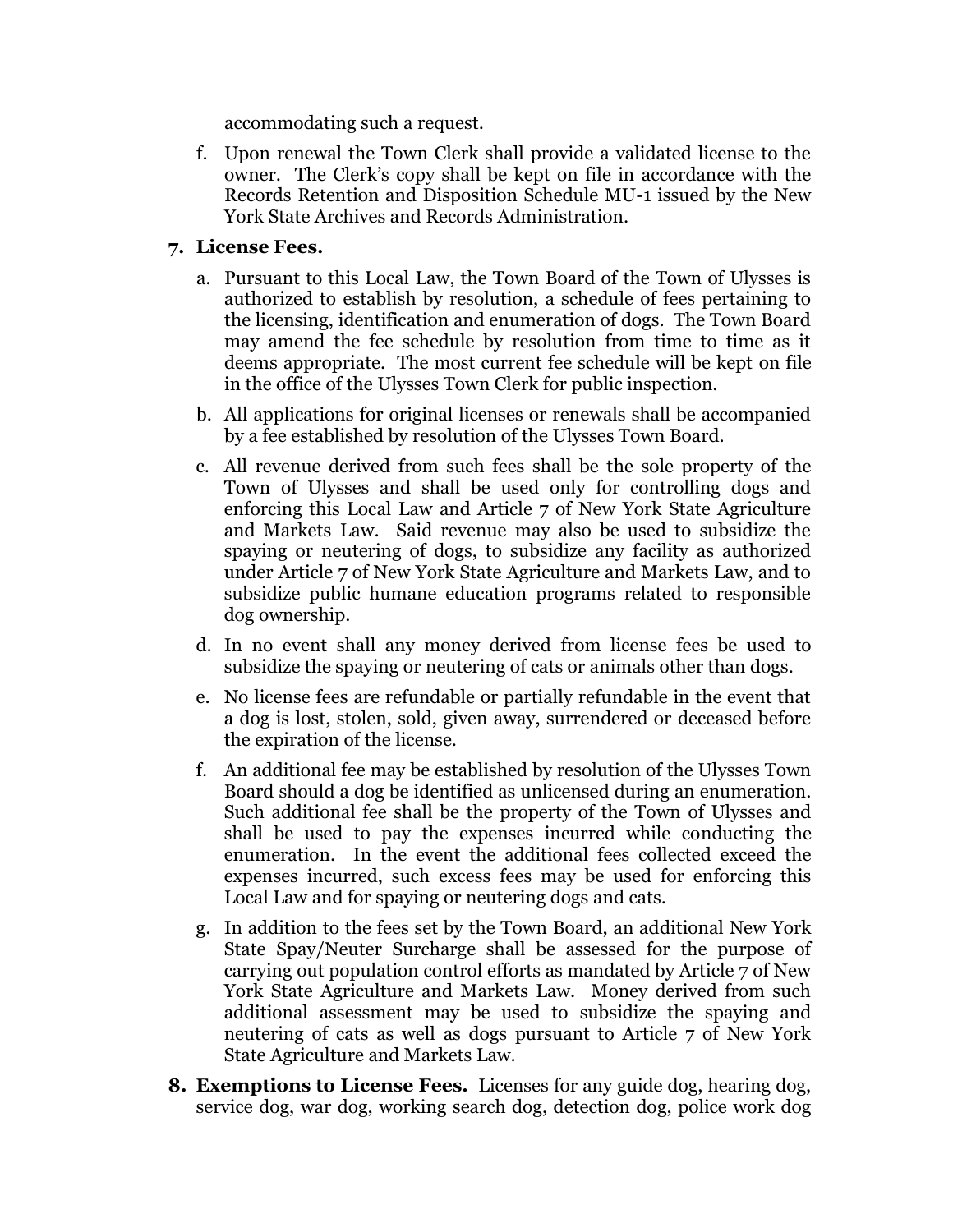or therapy dog shall be exempt from license fees. Each copy of any license for such dogs shall be conspicuously marked "Guide Dog", "Hearing Dog", "Service Dog", "Working Search Dog", "War Dog", "Detection Dog", "Police Work Dog", or "Therapy Dog", as may be appropriate, by the Town Clerk. Pursuant to Article 7 of New York State Agriculture and Markets Law, said dogs are not exempt from the mandated population control fee.

#### **9. Identification of dogs.**

- a. When a dog is originally licensed, a Town of Ulysses identification number will **be** assigned and an identification tag shall be issued, which shall be worn by the dog at all times.
- b. Existing New York State Agriculture and Markets dog licenses being renewed or transferred in from another municipality shall be assigned a Town of Ulysses identification number and an identification tag shall be issued. The New York State Agriculture and Markets tag or other municipality's tag shall be discarded and the Town of Ulysses tag shall be worn by the dog at all times.
- c. A dog participating in a dog show is exempted from wearing an identification tag only for the duration of the show.
- d. No identification tag shall be affixed to the collar of any dog other than the dog to which it was assigned.
- e. Any guide dog, hearing dog, service dog, war dog, working search dog, detection dog, police work dog or therapy dog shall be issued a Town of Ulysses identification tag and a Tompkins County Working Dog tag. Both tags shall be worn by the dog at all times.
- f. Lost tags shall be replaced at the expense of the owner at a fee set by the Ulysses Town Board.
- **10**.**Change of Address.** When there is a change of address for the owner of record, the owner shall notify the Town Clerk's Office of such change. If the change is still within the Town of Ulysses, the Town Clerk will make the appropriate updates to the dog license record. If

the change is located outside the Town of Ulysses, the Town Clerk shall make a note in the record and cancel the license. The Clerk shall forward a copy of the license to the Clerk of the municipality to which the owner has moved, informing said Clerk that the dog now resides in their municipality.

**11. Change of Ownership.** In the event of a change in the ownership of any dog licensed in the Town of Ulysses, the new owner shall immediately make application for a license for such dog. Additionally, the original owner of record shall notify the Town Clerk's Office of the change of ownership. Such original owner of record shall be liable for any violation under this Local Law until such filing is made or until the dog is licensed in the name of the new owner.

 **12. Lost, Stolen or Deceased Dog.** If any dog which has been licensed in the Town of Ulysses is lost, stolen or deceased, the owner of record shall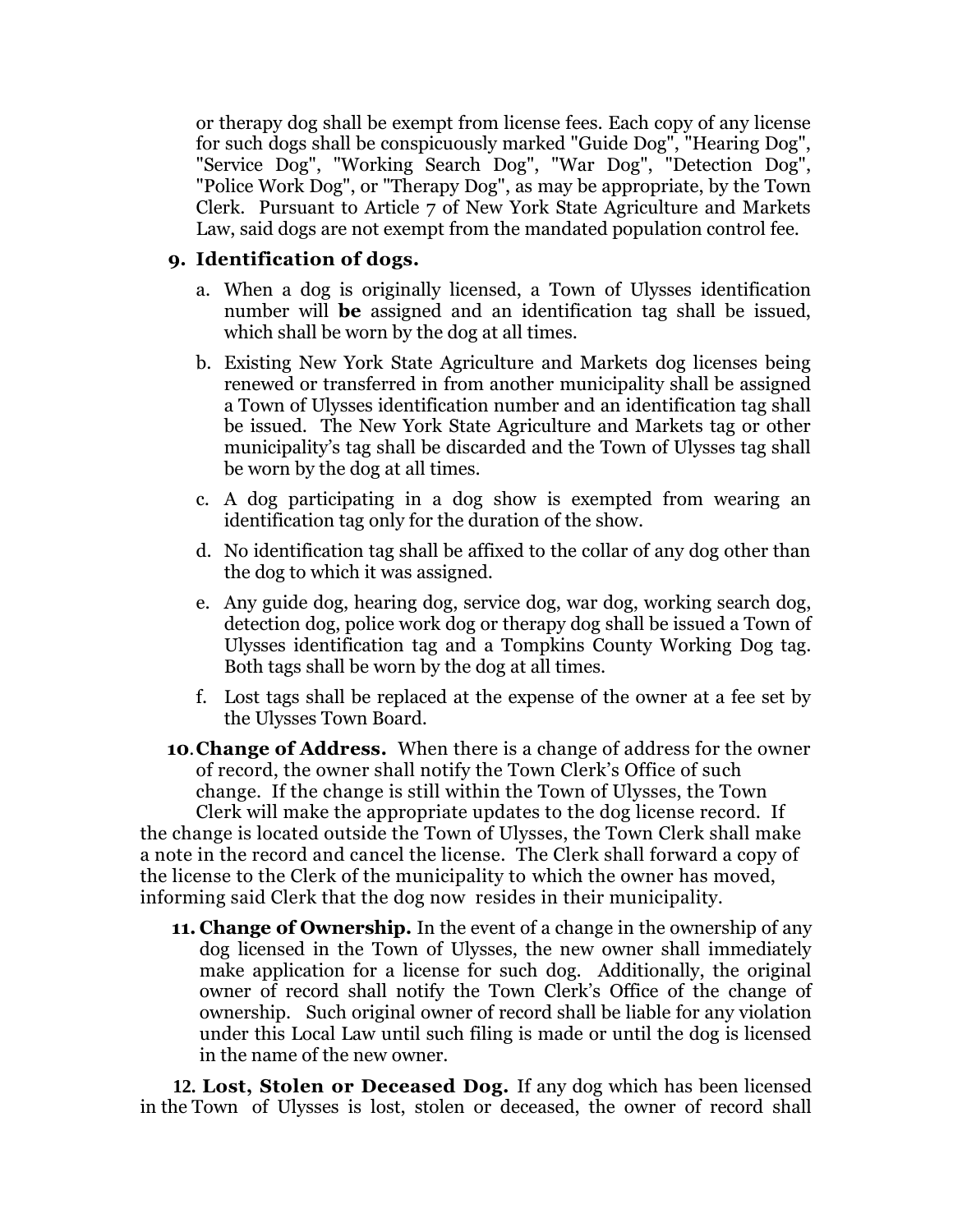notify the Town Clerk's Office within thirty days the discovery of such loss, theft or death.

**13. Lists of Licensed Dog Owners.** No dog licensing records, information, or lists shall be made available to any person or company for commercial purposes.

## **14. Purebred Licenses.**

- a. Purebred Licenses are offered in the Town of Ulysses as an alternative to individual dog licenses for owners actively involved in the breeding and sale of purebred dogs.
- b. To qualify for a Purebred License, a person must own five or more purebred dogs and at least five of those dogs must be unaltered. The purebred dogs must be registered by a recognized registry association as defined in Agriculture and Markets Law § 108.
- c. At the time of application, the Town Clerk shall assign a Purebred License identification number.
- d. Application for a purebred license shall be on a form provided by the Town Clerk and shall include rabies vaccination certification as specified in Part 2 of this Section for every dog listed on the license, a copy of which shall be kept on file by the Town Clerk.
- e. Copies of registry papers for every dog or a comprehensive list of registry numbers and associations shall be required and filed with the Clerk's copy of the license.
- f. All dogs over four months of age must be listed and included in the purebred license.
- g. Purebred licenses shall be issued for one year and renewed annually.
- h. All applications for and renewals of purebred licenses shall be accompanied by a fee as set by resolution of the Town Board. In addition, an assessment of \$3.00 for each dog unaltered dog and \$1.00 for each altered dog shall be added for the purpose of carrying out animal population control efforts as mandated by Article 7 of New York State Agriculture and Markets Law. No fee or portion thereof shall be refundable once the license is issued.
- i. The Town Clerk may request that the Dog Control Officer verify the number of dogs being claimed on any purebred license.
- j. No purebred license is transferable. Upon change of ownership of any dog licensed under a purebred license, the new owner shall immediately make application for a license pursuant to Part 1 of this Section, except when the new owner holds a valid purebred license and adds the dog to such purebred license.

 **15. Wolf/dog hybrid. A wolf/dog hybrid,** or any animal whose overall appearance makes it difficult, or impossible to distinguish from a wolf (Canis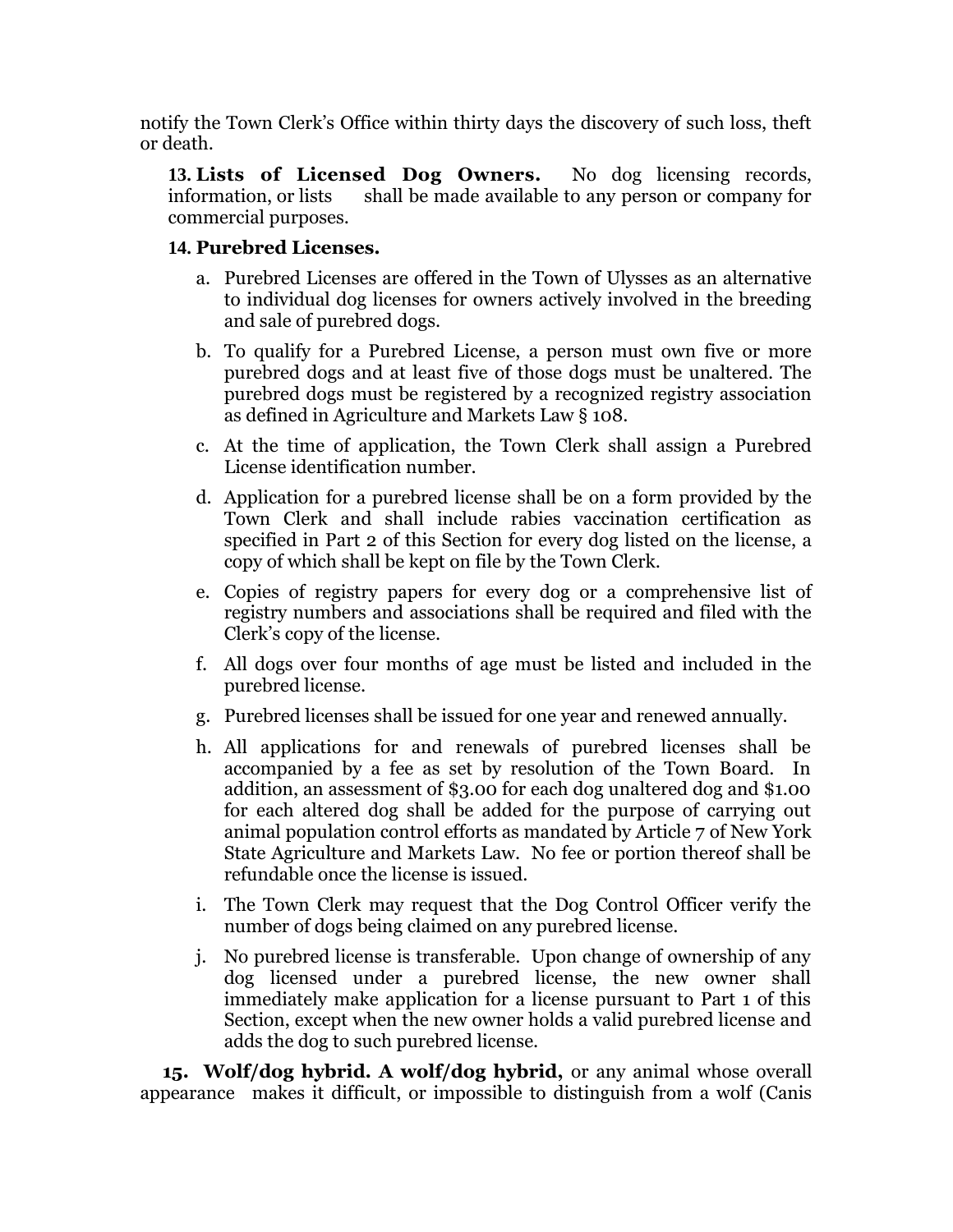lupis), or a coyote (Canis latrans) may not be licensed in the Town of Ulysses. NYS Department of Environmental Conservation regulates them under Dangerous Wildlife License pursuant to Environmental Conservation Law §3-0301, 11-0325, 11-051 and 6 NYCRR Part 175 and Part 180.A copy of such permit must be filed with the Ulysses Town Clerk in lieu of a dog license.

## **Section 7. Prohibited Acts.**

## **It shall be unlawful for any owner of a dog to permit or allow such dog to:**

- 1. Run at large.
- 2. When within the corporate limits of the Village of Trumansburg, be off the owner's property unless restrained and controlled by an adequate collar and a leash
- 3. When in the area of the Town of Ulysses outside the corporate limits of the Village, be off the owner's property unless restrained by an adequate collar and leash except when it is accompanied by its owner or a responsible person able to control it by command.
- 4. Engage in habitual loud howling, barking, crying or whining or conduct itself in such a manner so as to unreasonably and habitually annoy and/or disturb any person other than the owner of such dog.
- 5. Cause damage or destruction to property or defecate, urinate, dig or otherwise commit a nuisance other than on the property of the owner of such dog.
- 6. Chase, bite, jump upon or at, or otherwise harass any person in such a manner as to reasonably cause intimidation or fear or to put such person in reasonable apprehension of bodily harm or injury.
- 7. Chase, run alongside of, bark at or otherwise harasses any motor vehicle, motorcycle, bicycle, carriage or any other vehicle or device used by persons for travel or any riders or occupants thereof while said vehicle or device is on a public highway or private property other than property of the owner of said dog. For purposes of this section, a horse or other animal shall be considered a vehicle or device.

## **It shall also be unlawful for any dog owner to:**

1. Fail to license any dog at the age of four (4) months or older, or allow any dog to be unlicensed due to failure to renew a dog license.

2. Fail to have any dog identified by a valid and current Town of Ulysses dog license identification tag.

3. Knowingly affix to any dog any false or improper identification tag or any identification tag belonging to another dog.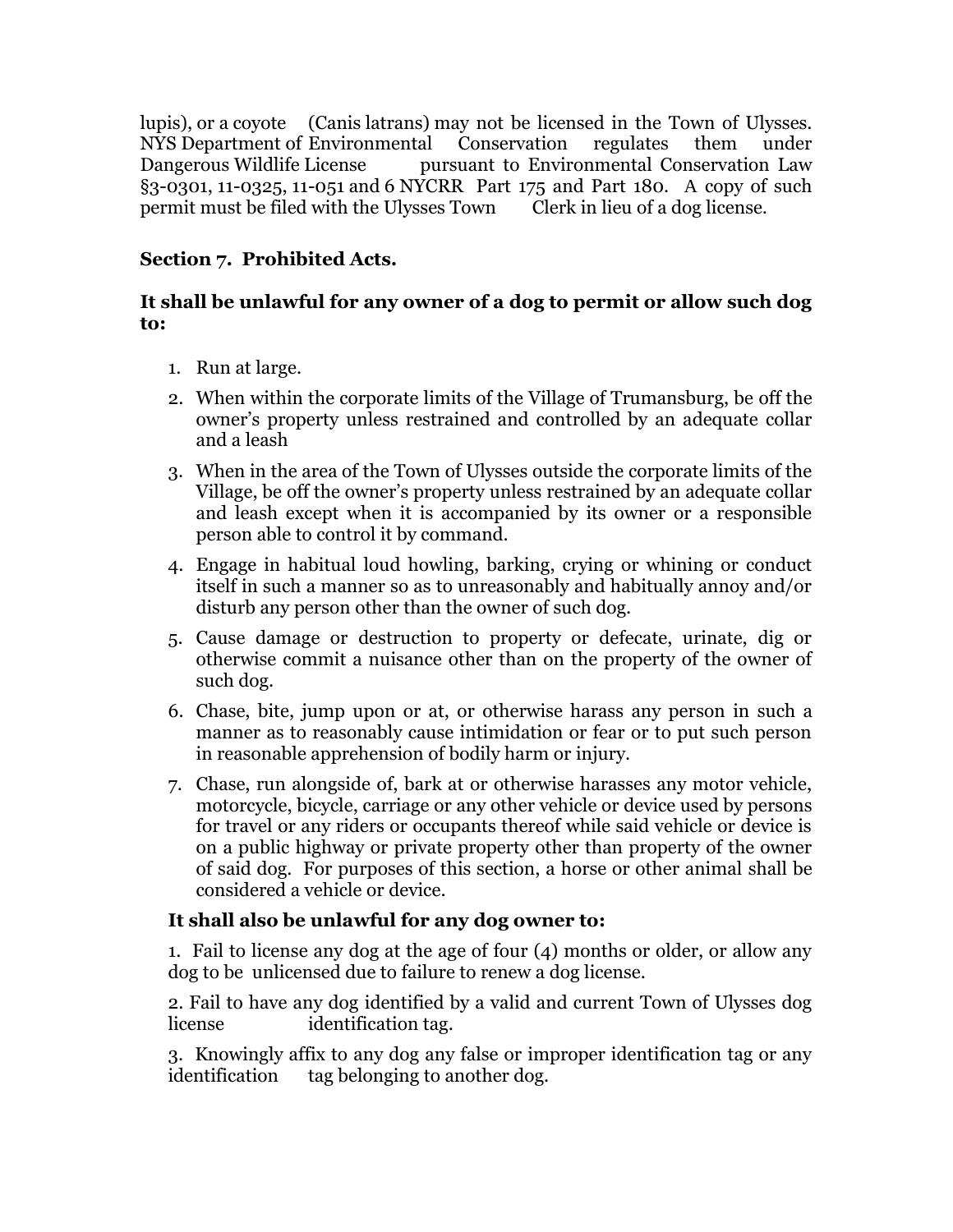4. Fail to confine, restrain or present such dog for any lawful purpose pursuant to this Local Law or Article 7 of New York State Agriculture and Markets Law.

5. Furnish any false or misleading information on any license or form, required by the Town, the Ulysses Dog Control Officer, or any shelter or pound servicing the Town of Ulysses.

6. Fail to notify the Town Clerk of any change of ownership, change of address, death or loss of any dog licensed in the Town of Ulysses.

7. License a wolf/dog hybrid or any animal whose overall appearance makes it difficult or impossible to distinguish it from a wolf (Canis lupis), or a coyote (Canis latrans) as a dog in the Town of Ulysses. See Section  $6 - #15$ .

8. Fail to obtain a permit from the Department of Environmental Conservation for a wolf/dog hybrid or any animal whose appearance makes it impossible to distinguish it from a wolf (canis lupus) or a coyote (canis latrans) and/or fail to file such permit with the Town of Ulysses in lieu of a dog license.

9. Violate the provisions of New York State Agriculture and Markets Law 351, which prohibits animal fighting.

Establishment of the fact or facts that a dog or its owner has committed any of the acts above prohibited by this Local Law shall be presumptive evidence against the owner of such dog that he/she has failed to properly confine, leash or control his/her dog.

#### **Section 8. Removal of Feces.**

1. Any owner who allows a dog to defecate on any public or private property, other than the property of the owner, shall immediately clean up the feces, place it in a plastic container or bag, and deposit it in a container used for the disposal of refuse.

2. In no event shall any feces be deposited in storm drains or any other streams or ponds.

#### **Section 9. Conditions for Keeping Dogs.**

All premises occupied by dogs shall be kept in a clean, sanitary condition. Adequate food, water, shelter and space must be provided for each dog owned. For the purpose of this Section, "adequate" shall mean sufficient for age, size and number of dogs on the premises.

#### **Section 10. Female Dogs.**

All female dogs, while in season (heat), shall be confined to the premises of their owner and my not be left outside unattended. Any owner not adhering to this section shall be subject to having the dog seized by the Dog Control Officer and removed to a shelter or pound for confinement. The owner of any dog seized pursuant to this section shall be subject to an impoundment fee plus the shelter's usual boarding fees for time spent in the shelter. In the event that the dog is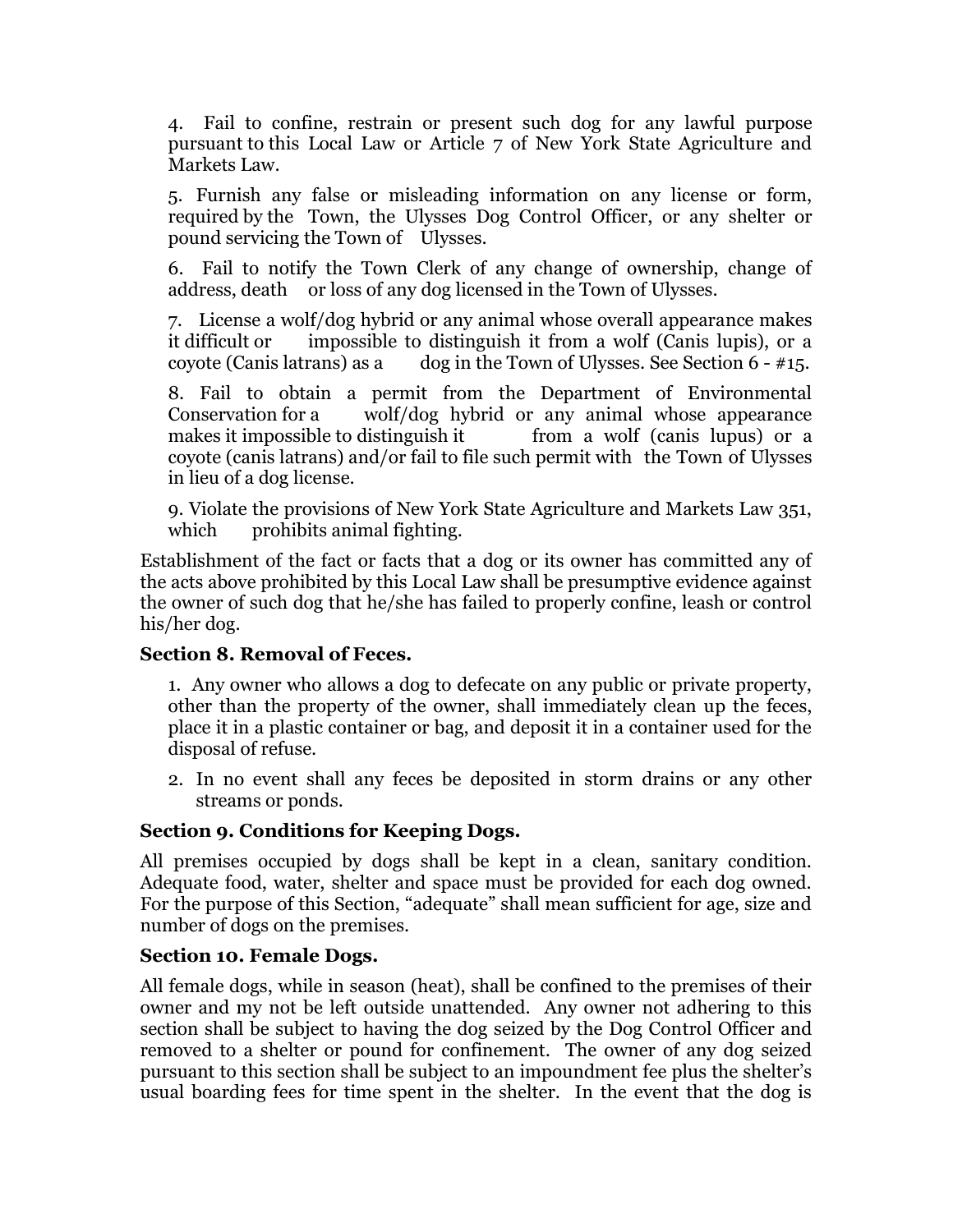released from the shelter before the end of its cycle, the owner must demonstrate to the shelter manager that the dog shall be sufficiently confined**.** 

## **Section 11. Liability of Owner.**

- 1. If a domestic, farm or companion animal is injured or killed as a result of being attacked, chased or worried by any dog, the owner of said dog shall be liable for damage. The owner of such injured or killed animal may make a complaint to the Dog Control Officer or a police officer who shall proceed pursuant to the Dangerous Dog Section of Article 7 of New York State Agriculture and Markets Law.
- 2. In no event shall the Town of Ulysses, the Village of Trumansburg, or the County of Tompkins be held liable for any damage done by any dog.

## **Section 12. Dangerous Dogs.**

- 1. The determination of a Dangerous Dog and the prosecution of the owner of such a dog shall be pursuant to Article 7 of New York State Agriculture and Markets Law.
- 2. In the event that a dog is determined by the Ulysses Town Court to be a dangerous dog, the Court shall give notice to the Town Clerk of such determination and note will be made in the dog's record. Additionally, the Town Clerk shall notify the Village Clerk, law enforcement and emergency services.

## **Section 13. Enforcement/Appearance Ticket.**

Any Dog Control Officer or other person or persons, who are or may be lawfully authorized by the Town, shall, and any Village of Trumansburg Police Officer or any other peace officer may, administer and enforce the provisions of this Local Law, and for such purpose shall have the authority to issue appearance tickets.

## **Section 14. Impoundment of Dogs**

- 1. Any dog belonging to a person found in violation of any of the provisions of this Local Law may be seized pursuant to the provisions of New York State Agriculture and Markets Law.
- 2. Any dog believed to be dangerous and which poses an immediate threat to the public safety may be seized.
- 3. Any dog may be seized, which has been judged to be a Dangerous Dog pursuant to New York State Agriculture and Markets Law and whose owner has failed to obey a court order pertaining to said Dangerous Dog.
- 4. Every dog impounded shall be properly cared for, sheltered, fed and watered.
- 5. Seized dogs may be redeemed by producing proof of licensing and identification and by paying an Impounded Dog License Surcharge as set by resolution of the Town Board.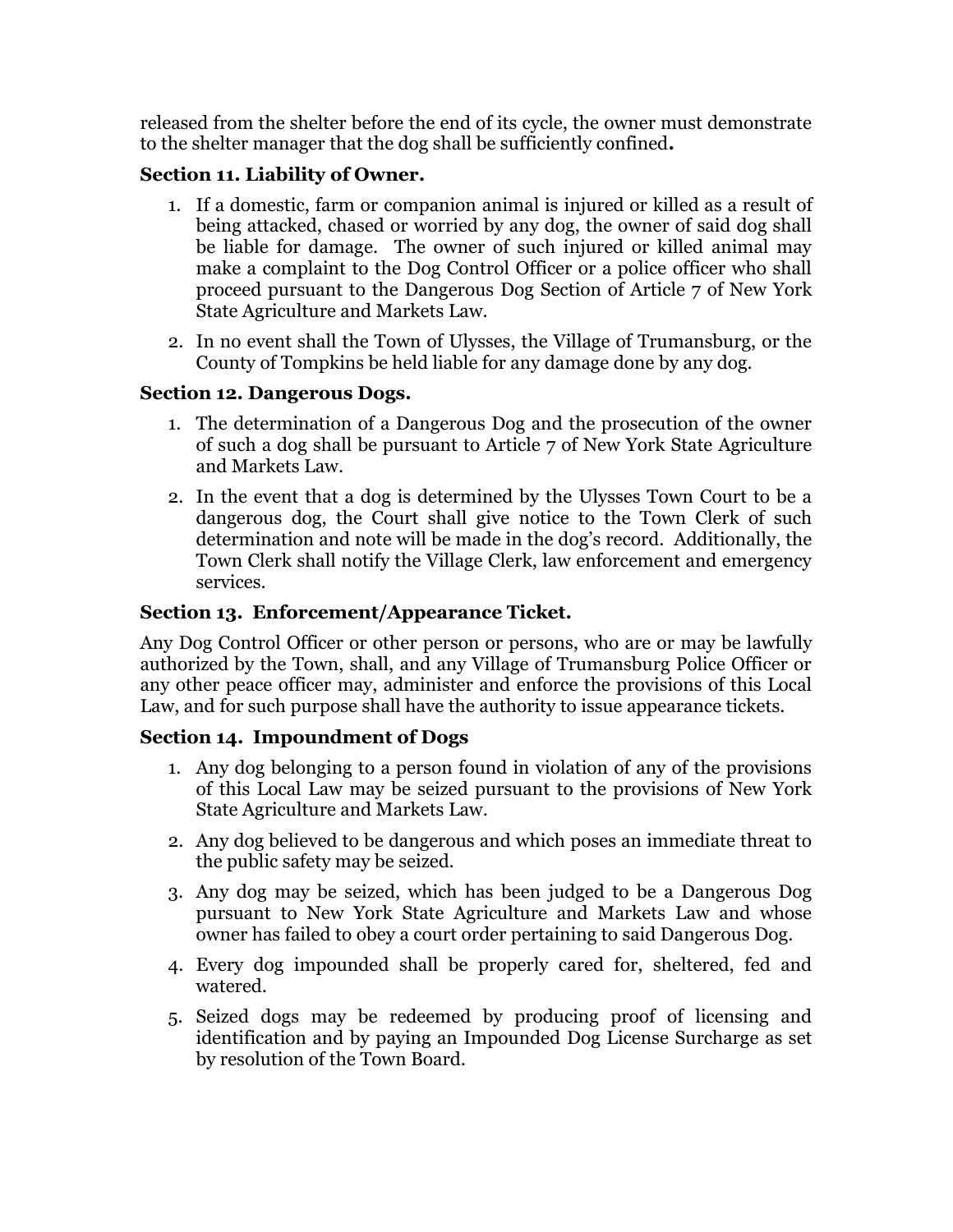- 6. Each dog which is not identified, whether or not licensed, shall be held for a period of 5 days from the day seized during which period the dog may be redeemed by its owner. Said owner shall provide proof that the dog has been licensed pursuant to this Local Law and pay an Impoundment Dog License Surcharge fee pursuant to Part 5 of this Section. Seized dogs that are found to be unlicensed shall be reported to the Town Clerk before leaving the shelter and be required to be licensed immediately at the Town Clerk's Office.
- 7. In the case of an identified dog, the owner of record shall be promptly notified by the Dog Control Officer of the seizure and the procedure for redemption either personally or by certified, return receipt requested mail. If notification is personally given, the dog shall be held for a period of 7 days after the day of notice, during which period the dog may be redeemed by the owner. If such notification is made by mail, the dog shall be held for a period of 9 days from the date of mailing, during which period the dog may be redeemed by the owner. Said owner shall provide proof that the dog has been licensed pursuant to this Local Law and pay an Impoundment Dog License Surcharge fee pursuant to Part 5 of this Section. Any owner who provides an expired license as proof will be reported to the Town Clerk for renewal of the license and pay the Impounded Dog License Surcharge before the dog is released from the shelter.
- 8. Any dog unredeemed at the expiration of the appropriate redemption period shall be made available for adoption or euthanized pursuant to the provision of New York State Agriculture and Markets Law.
- 9. If the owner of any unredeemed dog is known, such owner shall be required to pay the Impoundment Dog License Surcharge fee required by Part 5 of this Section.
- 10. The seizure of any dog shall not relieve any person from any violation of this Local Law or New York State Agriculture and Markets Law.

## **Section 15. Complaint.**

- 1. Any Town-designated Dog Control Officer or Agency having reasonable cause to believe that a violation of this Local Law has been committed in his/her presence shall, and any Village Police Officer or other peace officer may, issue and serve upon such person an appearance ticket for such violation.
- 2. Any person who observes a dog in violation of this Local Law may file a complaint, under oath, with a Town-designated Dog Control Officer or Agency specifying the nature of the violation, the date thereof, and a description of the dog, the location of the violation and the name and residence, if known, of the owner of such dog. Such complaint may serve as the basis for enforcing the provisions of this Local Law.
- 3. Upon receipt by the Town-designated Dog Control Officer or Agency of any such complaint, that Officer or Agency shall issue an appearance ticket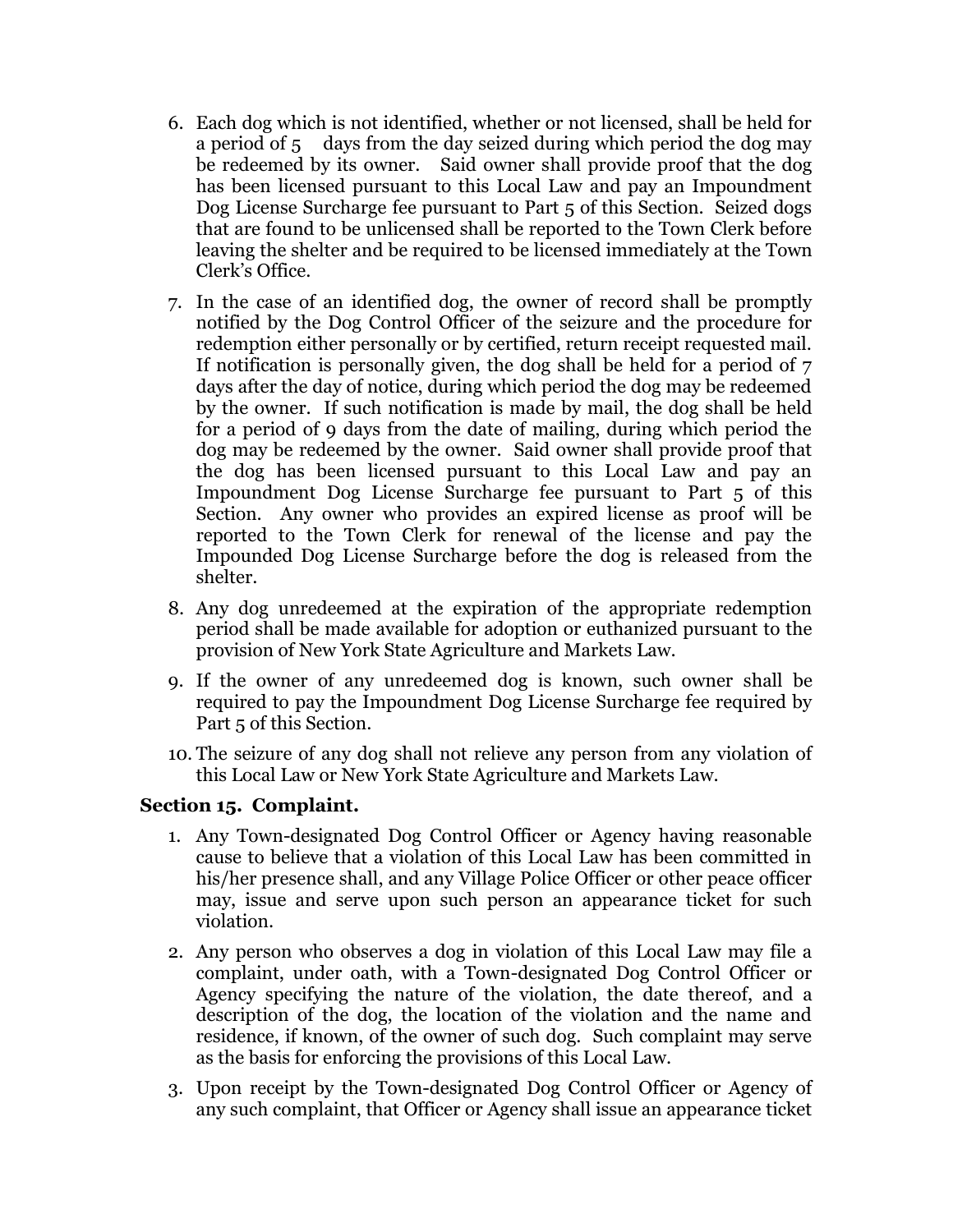to the alleged owner of the dog to appear before the Ulysses Town Court at a date and time specified.

### **Section 16. Violations and Penalties.**

A violation of this law shall constitute a violation as defined in the Penal Law of the State of New York and shall be punishable by a penalty of not less than \$25 for the first violation, not less than \$50 for the second violation, and not less than \$75 for the third and all subsequent violations, or by imprisonment for a term not to exceed five days for each violation. These penalties shall be in addition to any other penalty provided by law.

## **Section 17. Additional Penalties.**

- 1. Pursuant to Article 7 of New York State Agriculture and Markets Law, any person who intentionally refuses, withholds, or denies a person, because he or she is accompanied by an on-duty police work dog, working search, war, or detection dog, any accommodations, facilities, or privileges thereof shall be subject to a civil penalty of up to \$200.00 for the first violation and up to \$400.00 for each subsequent violation.
- 2. Pursuant to Article 7 of New York State Agriculture and Markets Law, any person who for the purpose of participating in the animal population control program shall falsify proof of adoption from a pound, shelter, duly incorporated society for the prevention of cruelty to animals, duly incorporated humane society or duly incorporated dog or cat protective association or who shall furnish any licensed veterinarian of this state with inaccurate information concerning his or her residency or the ownership of an animal or such person's authority to submit an animal for a spaying or neutering procedure pursuant to this Local Law and/or Section 117 of New York State Agriculture and Markets Law, and any veterinarian who shall furnish false information concerning animal sterilization fees shall be guilty of a violation prosecuted pursuant to the New York State Penal Law punishable by a fine of not less than \$250.00.

## **Section 18. Disposition of Fines.**

Notwithstanding any other provision of law, all moneys collected as fines or penalties by the Town of Ulysses as a result of any prosecution for violations of the provisions of this Local Law or Article 7 of New York State Agriculture and Markets Law and all bail forfeitures by persons charged with such violations shall be the property of the Town of Ulysses and shall be paid to the Town Supervisor. Such moneys shall be used only for controlling dogs and enforcing this Local Law. Said revenue may also be used to subsidize: 1) the spaying or neutering of dogs, 2) any facility as authorized under Article 7 of New York State Agriculture and Markets Law, and 3) subsidizing public humane education programs in responsible dog ownership.

## **Section 19. Non-liability.**